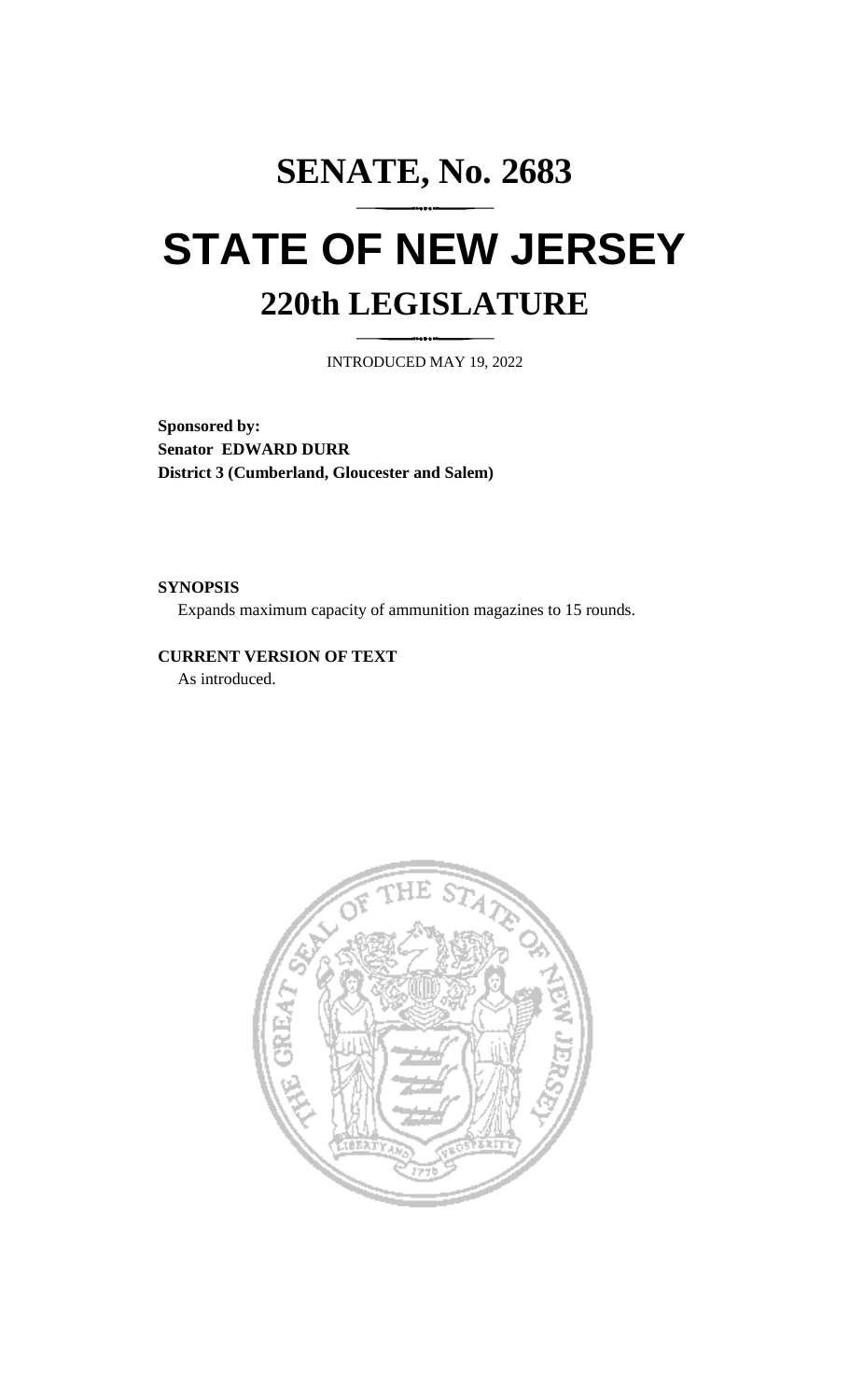**AN ACT** concerning ammunition and amending N.J.S.2C:39-1, N.J.S.2C:39-3, and P.L.2018, c.39, and repealing various sections of statutory law. **BE IT ENACTED** *by the Senate and General Assembly of the State of New Jersey:* 8 1. N.J.S.2C:39-1 is amended to read as follows: 2C:39-1. Definitions. The following definitions apply to this chapter and to chapter 58: a. "Antique firearm" means any rifle or shotgun and "antique cannon" means a destructive device defined in paragraph (3) of subsection c. of this section, if the rifle, shotgun or destructive device, as the case may be, is incapable of being fired or discharged, or which does not fire fixed ammunition, regardless of date of manufacture, or was manufactured before 1898 for which cartridge ammunition is not commercially available, and is possessed as a curiosity or ornament or for its historical significance or value. b. "Deface" means to remove, deface, cover, alter or destroy the name of the maker, model designation, manufacturer's serial number or any other distinguishing identification mark or number on any firearm. c. "Destructive device" means any device, instrument or object designed to explode or produce uncontrolled combustion, including (1) any explosive or incendiary bomb, mine or grenade; (2) any rocket having a propellant charge of more than four ounces or any missile having an explosive or incendiary charge of more than one- quarter of an ounce; (3) any weapon capable of firing a projectile of a caliber greater than 60 caliber, except a shotgun or shotgun ammunition generally recognized as suitable for sporting purposes; (4) any Molotov cocktail or other device consisting of a breakable container containing flammable liquid and having a wick or similar device capable of being ignited. The term does not include any device manufactured for the purpose of illumination, distress signaling, line-throwing, safety or similar purposes. d. "Dispose of" means to give, give away, lease, loan, keep for sale, offer, offer for sale, sell, transfer, or otherwise transfer possession.

 e. "Explosive" means any chemical compound or mixture that is commonly used or is possessed for the purpose of producing an explosion and which contains any oxidizing and combustible materials or other ingredients in such proportions, quantities or packing that an ignition by fire, by friction, by concussion or by detonation of any part of the compound or mixture may cause such a sudden generation of highly heated gases that the resultant

**EXPLANATION – Matter enclosed in bold-faced brackets [thus] in the above bill is not enacted and is intended to be omitted in the law.**

**Matter underlined thus is new matter.**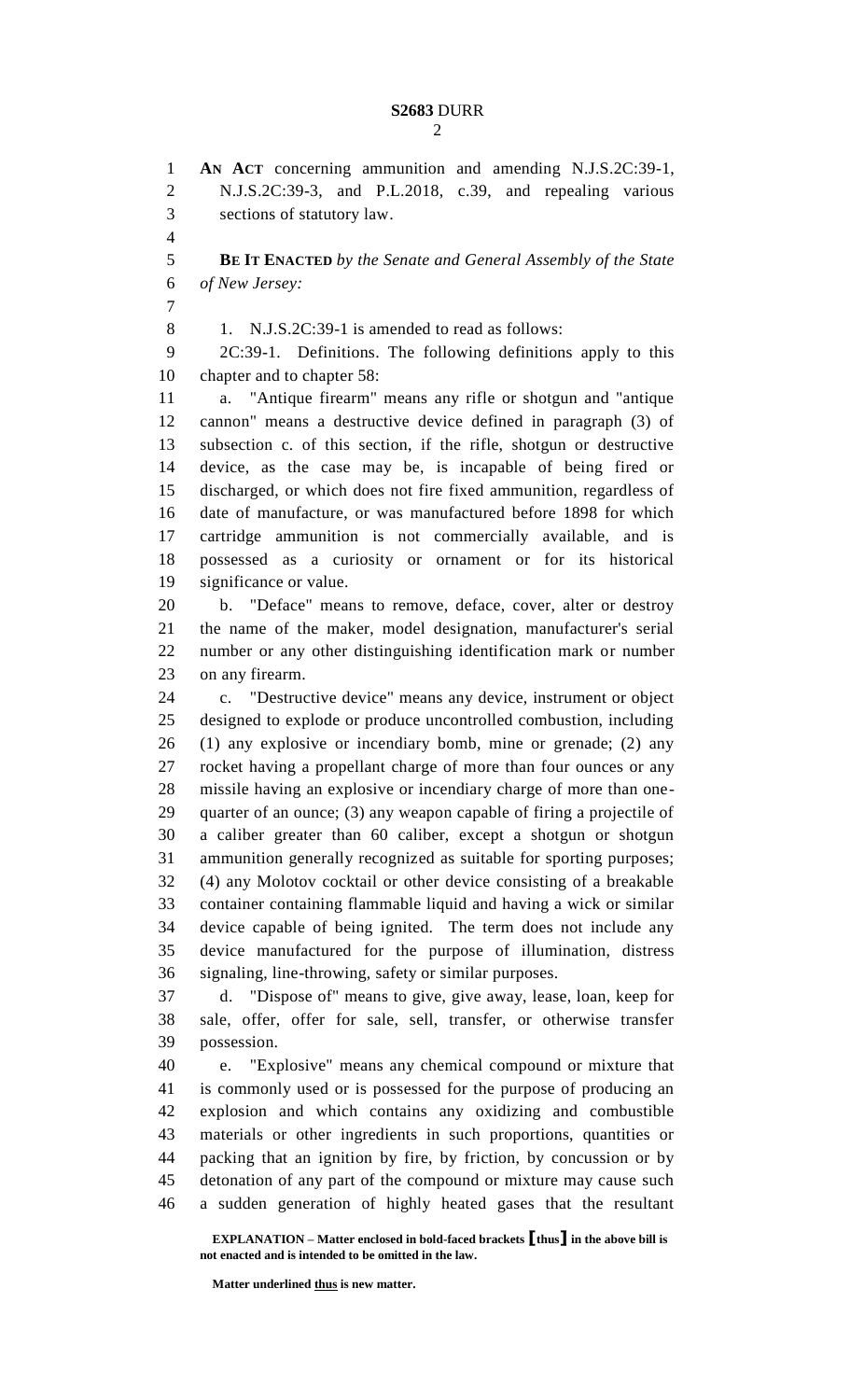gaseous pressures are capable of producing destructive effects on contiguous objects. The term shall not include small arms ammunition, or explosives in the form prescribed by the official United States Pharmacopoeia.

 f. "Firearm" means any handgun, rifle, shotgun, machine gun, automatic or semi-automatic rifle, or any gun, device or instrument in the nature of a weapon from which may be fired or ejected any solid projectable ball, slug, pellet, missile or bullet, or any gas, vapor or other noxious thing, by means of a cartridge or shell or by the action of an explosive or the igniting of flammable or explosive substances. It shall also include, without limitation, any firearm which is in the nature of an air gun, spring gun or pistol or other weapon of a similar nature in which the propelling force is a spring, elastic band, carbon dioxide, compressed or other gas or vapor, air or compressed air, or is ignited by compressed air, and ejecting a bullet or missile smaller than three-eighths of an inch in diameter, with sufficient force to injure a person.

 g. "Firearm silencer" means any instrument, attachment, weapon or appliance for causing the firing of any gun, revolver, pistol or other firearm to be silent, or intended to lessen or muffle the noise of the firing of any gun, revolver, pistol or other firearm.

 h. "Gravity knife" means any knife which has a blade which is released from the handle or sheath thereof by the force of gravity or the application of centrifugal force.

 i. "Machine gun" means any firearm, mechanism or instrument not requiring that the trigger be pressed for each shot and having a reservoir, belt or other means of storing and carrying ammunition which can be loaded into the firearm, mechanism or instrument and fired therefrom. A machine gun also shall include, without limitation, any firearm with a trigger crank attached.

 j. "Manufacturer" means any person who receives or obtains raw materials or parts and processes them into firearms or finished parts of firearms, except a person who exclusively processes grips, stocks and other nonmetal parts of firearms. The term does not include a person who repairs existing firearms or receives new and used raw materials or parts solely for the repair of existing firearms.

 k. "Handgun" means any pistol, revolver or other firearm originally designed or manufactured to be fired by the use of a single hand.

 l. "Retail dealer" means any person including a gunsmith, except a manufacturer or a wholesale dealer, who sells, transfers or assigns for a fee or profit any firearm or parts of firearms or ammunition which he has purchased or obtained with the intention, or for the purpose, of reselling or reassigning to persons who are reasonably understood to be the ultimate consumers, and includes any person who is engaged in the business of repairing firearms or who sells any firearm to satisfy a debt secured by the pledge of a firearm.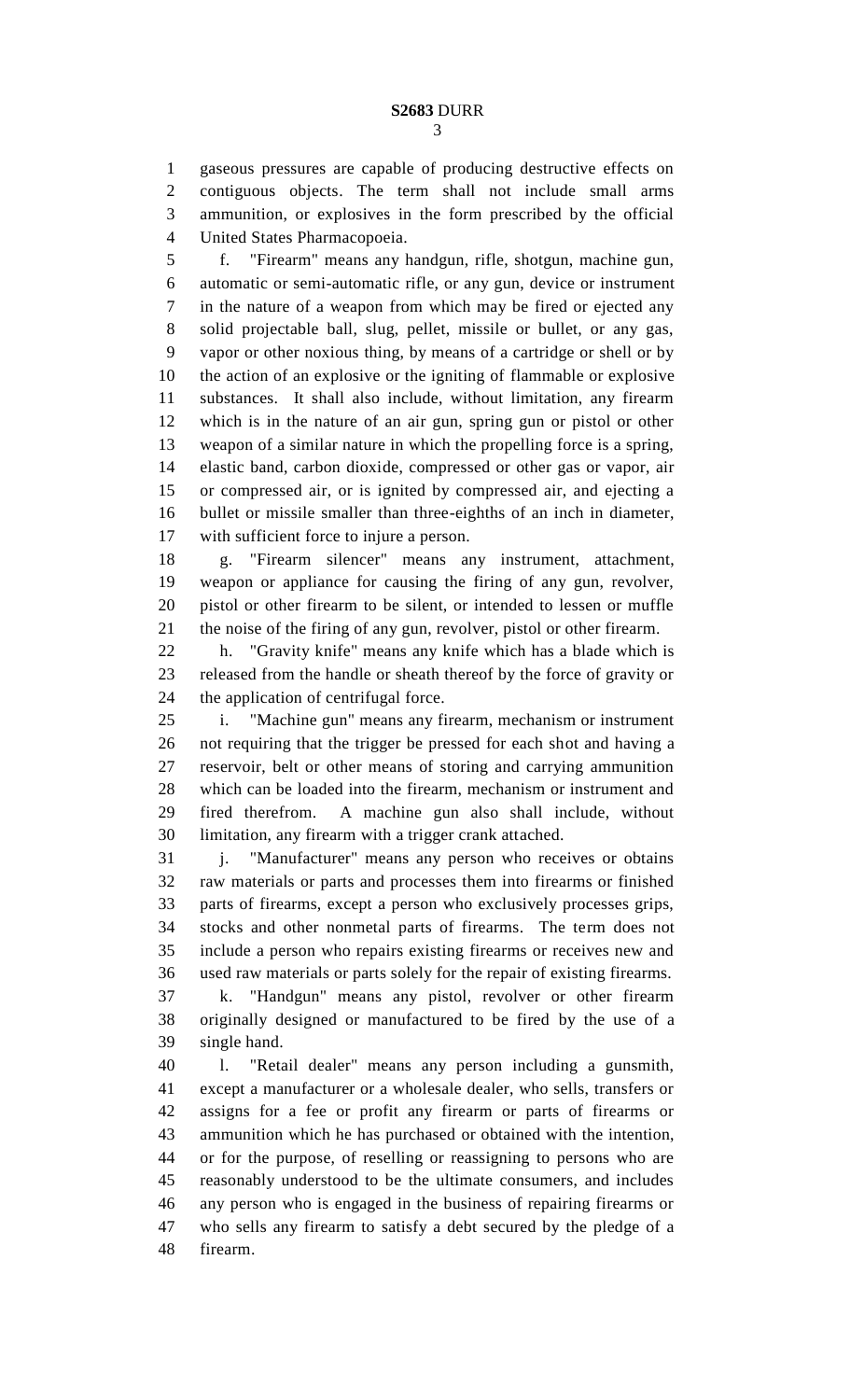m. "Rifle" means any firearm designed to be fired from the shoulder and using the energy of the explosive in a fixed metallic cartridge to fire a single projectile through a rifled bore for each single pull of the trigger.

 n. "Shotgun" means any firearm designed to be fired from the shoulder and using the energy of the explosive in a fixed shotgun shell to fire through a smooth bore either a number of ball shots or a single projectile for each pull of the trigger, or any firearm designed to be fired from the shoulder which does not fire fixed ammunition.

 o. "Sawed-off shotgun" means any shotgun having a barrel or barrels of less than 18 inches in length measured from the breech to the muzzle, or a rifle having a barrel or barrels of less than 16 inches in length measured from the breech to the muzzle, or any firearm made from a rifle or a shotgun, whether by alteration, or otherwise, if such firearm as modified has an overall length of less than 26 inches.

 p. "Switchblade knife" means any knife or similar device which has a blade which opens automatically by hand pressure applied to a button, spring or other device in the handle of the knife. q. "Superintendent" means the Superintendent of the State Police.

 r. "Weapon" means anything readily capable of lethal use or of inflicting serious bodily injury. The term includes, but is not limited to, all (1) firearms, even though not loaded or lacking a clip or other component to render them immediately operable; (2) components which can be readily assembled into a weapon; (3) gravity knives, switchblade knives, daggers, dirks, stilettos, or other dangerous knives, billies, blackjacks, bludgeons, metal knuckles, sandclubs, slingshots, cesti or similar leather bands studded with metal filings or razor blades imbedded in wood; and (4) stun guns; and any weapon or other device which projects, releases, or emits tear gas or any other substance intended to produce temporary physical discomfort or permanent injury through being vaporized or otherwise dispensed in the air.

 s. "Wholesale dealer" means any person, except a manufacturer, who sells, transfers, or assigns firearms, or parts of firearms, to persons who are reasonably understood not to be the ultimate consumers, and includes persons who receive finished parts of firearms and assemble them into completed or partially completed firearms, in furtherance of such purpose, except that it shall not include those persons dealing exclusively in grips, stocks and other nonmetal parts of firearms.

 t. "Stun gun" means any weapon or other device which emits an electrical charge or current intended to temporarily or permanently disable a person.

 u. "Ballistic knife" means any weapon or other device capable of lethal use and which can propel a knife blade.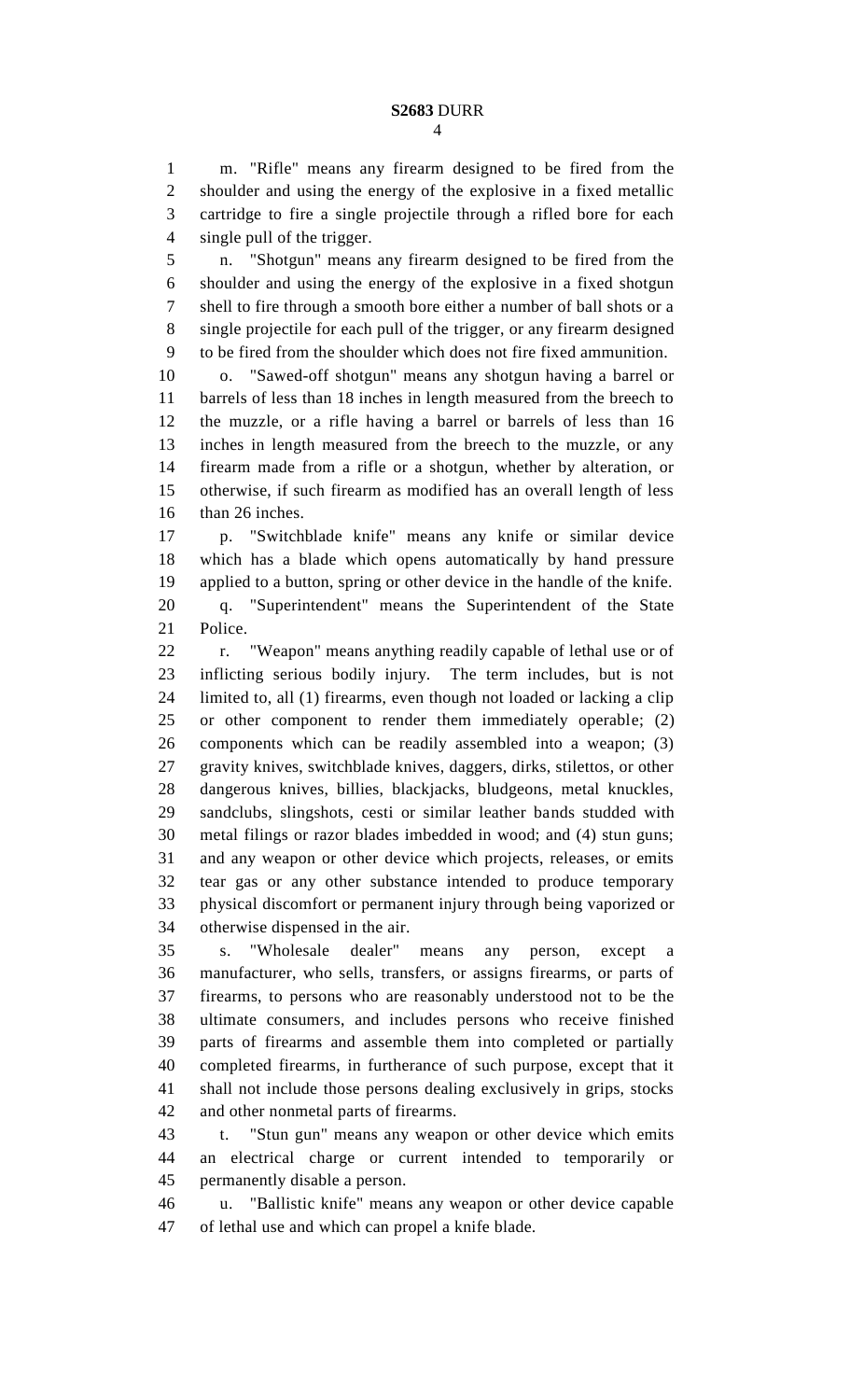v. "Imitation firearm" means an object or device reasonably capable of being mistaken for a firearm. w. "Assault firearm" means: (1) The following firearms: Algimec AGM1 type Any shotgun with a revolving cylinder such as the "Street Sweeper" or "Striker 12" Armalite AR-180 type Australian Automatic Arms SAR Avtomat Kalashnikov type semi-automatic firearms Beretta AR-70 and BM59 semi-automatic firearms Bushmaster Assault Rifle Calico M-900 Assault carbine and M-900 CETME G3 Chartered Industries of Singapore SR-88 type Colt AR-15 and CAR-15 series Daewoo K-1, K-2, Max 1 and Max 2, AR 100 types Demro TAC-1 carbine type Encom MP-9 and MP-45 carbine types FAMAS MAS223 types FN-FAL, FN-LAR, or FN-FNC type semi-automatic firearms Franchi SPAS 12 and LAW 12 shotguns G3SA type Galil type Heckler and Koch HK91, HK93, HK94, MP5, PSG-1 Intratec TEC 9 and 22 semi-automatic firearms M1 carbine type M14S type MAC 10, MAC 11, MAC 11-9mm carbine type firearms PJK M-68 carbine type Plainfield Machine Company Carbine Ruger K-Mini-14/5F and Mini-14/5RF SIG AMT, SIG 550SP, SIG 551SP, SIG PE-57 types SKS with detachable magazine type Spectre Auto carbine type Springfield Armory BM59 and SAR-48 type Sterling MK-6, MK-7 and SAR types Steyr A.U.G. semi-automatic firearms USAS 12 semi-automatic type shotgun Uzi type semi-automatic firearms Valmet M62, M71S, M76, or M78 type semi-automatic firearms Weaver Arm Nighthawk. (2) Any firearm manufactured under any designation which is substantially identical to any of the firearms listed above. (3) A semi-automatic shotgun with either a magazine capacity exceeding six rounds, a pistol grip, or a folding stock.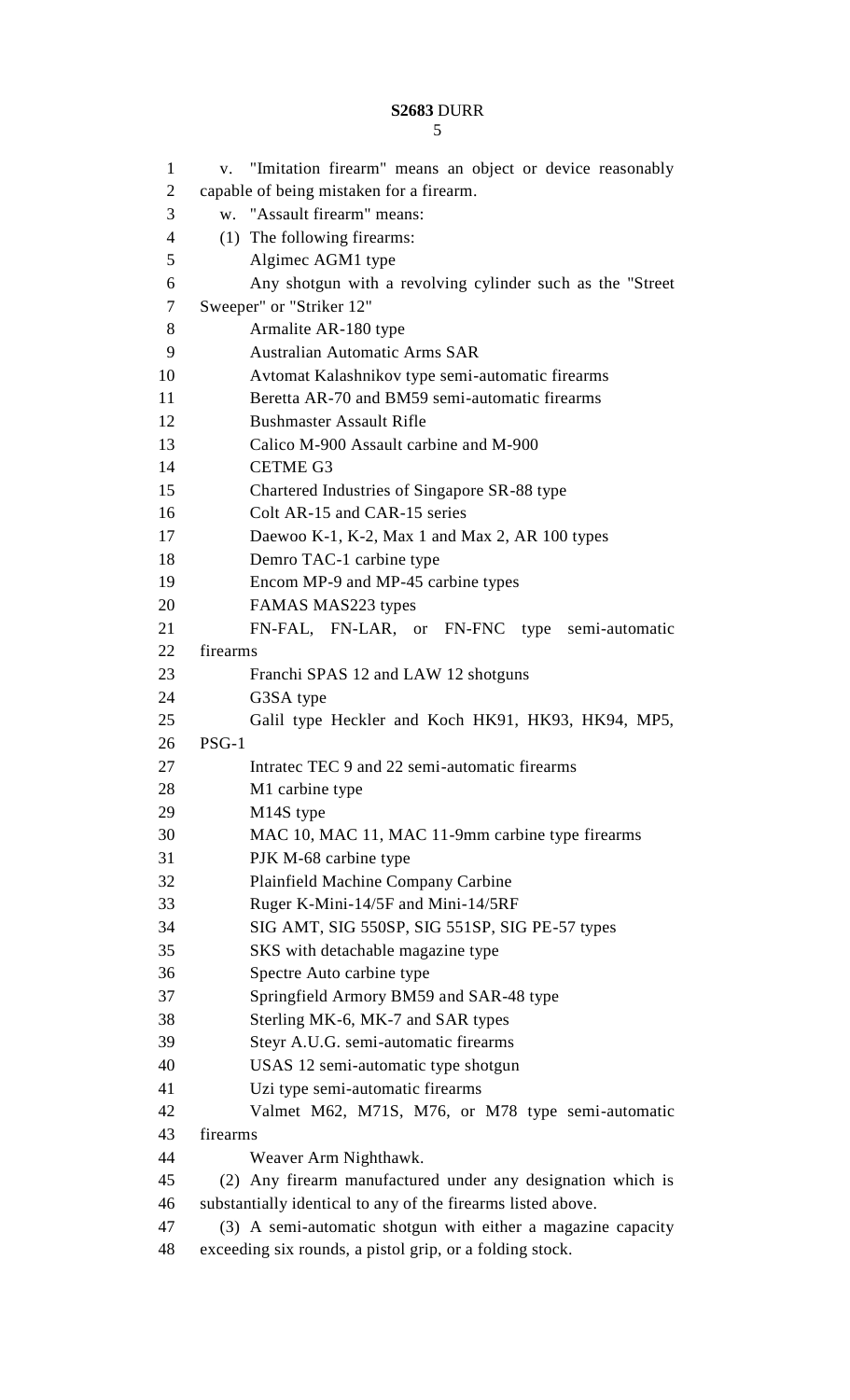(4) A semi-automatic rifle with a fixed magazine capacity exceeding **[**10**]** 15 rounds. "Assault firearm" shall not include a semi-automatic rifle which has an attached tubular device and which is capable of operating only with .22 caliber rimfire ammunition.

 (5) A part or combination of parts designed or intended to convert a firearm into an assault firearm, or any combination of parts from which an assault firearm may be readily assembled if those parts are in the possession or under the control of the same person.

(6) A firearm with a bump stock attached.

 x. "Semi-automatic" means a firearm which fires a single projectile for each single pull of the trigger and is self-reloading or automatically chambers a round, cartridge, or bullet.

 y. "Large capacity ammunition magazine" means a box, drum, tube or other container which is capable of holding more than **[**10**]** 15 rounds of ammunition to be fed continuously and directly therefrom into a semi-automatic firearm. The term shall not include an attached tubular device which is capable of holding only .22 caliber rimfire ammunition.

 z. "Pistol grip" means a well-defined handle, similar to that found on a handgun, that protrudes conspicuously beneath the action of the weapon, and which permits the shotgun to be held and fired with one hand.

 aa. "Antique handgun" means a handgun manufactured before 1898, or a replica thereof, which is recognized as being historical in nature or of historical significance and either (1) utilizes a match, friction, flint, or percussion ignition, or which utilizes a pin-fire cartridge in which the pin is part of the cartridge or (2) does not fire fixed ammunition or for which cartridge ammunition is not commercially available.

 bb. "Trigger lock" means a commercially available device approved by the Superintendent of State Police which is operated with a key or combination lock that prevents a firearm from being discharged while the device is attached to the firearm. It may include, but need not be limited to, devices that obstruct the barrel or cylinder of the firearm, as well as devices that immobilize the trigger.

 cc. "Trigger locking device" means a device that, if installed on a firearm and secured by means of a key or mechanically, electronically or electromechanically operated combination lock, prevents the firearm from being discharged without first deactivating or removing the device by means of a key or mechanically, electronically or electromechanically operated combination lock.

 dd. "Personalized handgun" means a handgun which incorporates within its design a permanent programmable feature as part of its manufacture that cannot be deactivated and renders the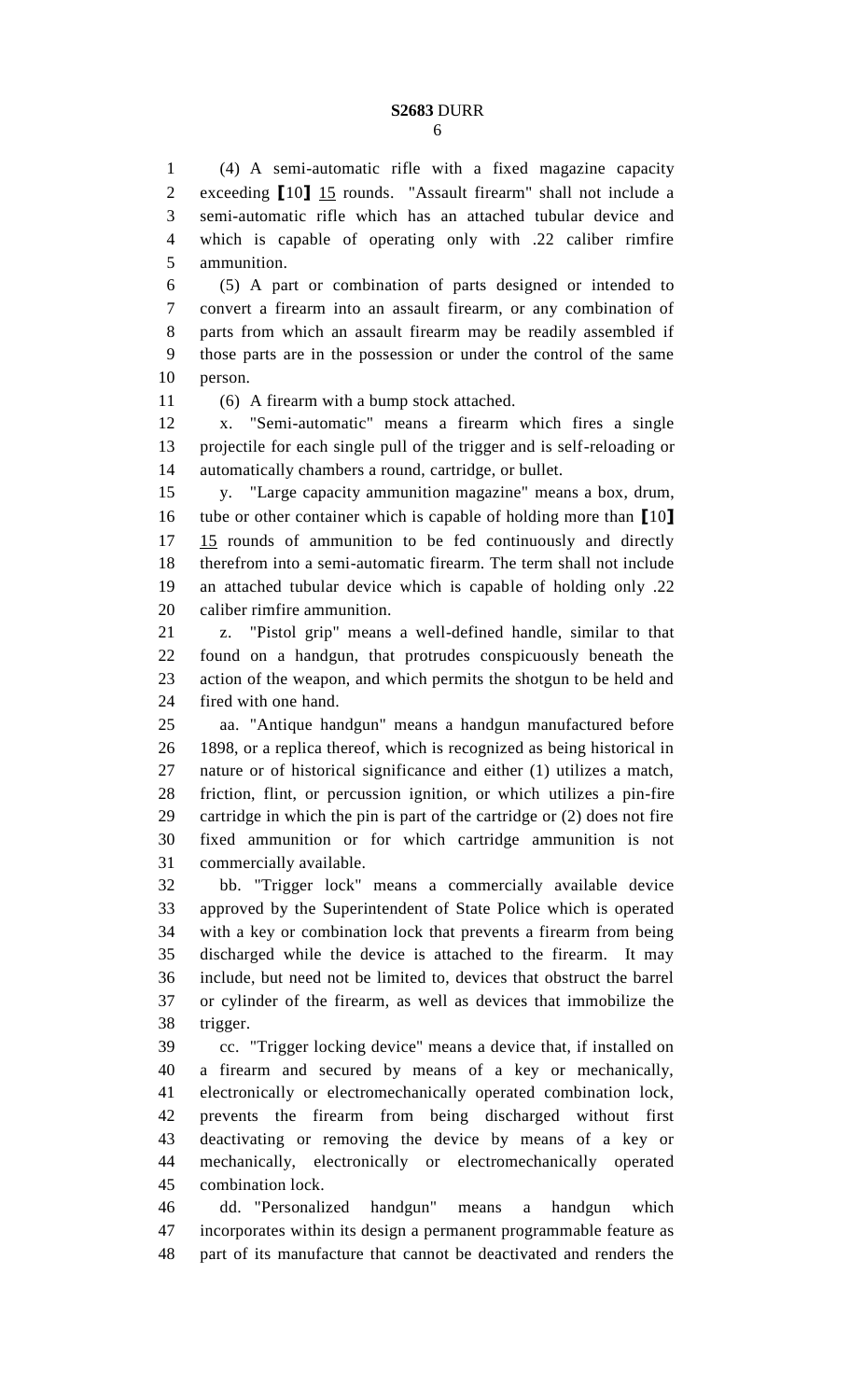personalized handgun reasonably resistant to being fired except when activated by the lawful owner or other authorized user. No make or model of a handgun shall be deemed to be a "personalized handgun" unless the Personalized Handgun Authorization Commission established pursuant to section 1 of P.L.2019, c.164 (C.2C:58-2.7) has determined in accordance with section 2 of P.L.2019, c.164 (C.2C:58-2.8), that the personalized handgun meets the performance standards and qualifying criteria established pursuant to section 2of P.L.2019, c.164 (C.2C:58-2.8).

 ee. "Bump stock" means any device or instrument for a firearm that increases the rate of fire achievable with the firearm by using energy from the recoil of the firearm to generate a reciprocating action that facilitates repeated activation of the trigger.

 ff. "Trigger crank" means any device or instrument to be attached to a firearm that repeatedly activates the trigger of the firearm through the use of a lever or other part that is turned in a circular motion; provided, however, the term shall not include any weapon initially designed and manufactured to fire through the use of a crank or lever.

 gg. "Armor piercing ammunition" means: (1) a projectile or projectile core which may be used in a handgun and is constructed entirely, excluding the presence of traces of other substances, from one or a combination of tungsten alloys, steel, iron, brass, bronze, beryllium copper, or depleted uranium; or (2) a full jacketed projectile larger than .22 caliber designed and intended for use in a handgun and whose jacket has a weight of more than 25 percent of the total weight of the projectile. "Armor piercing ammunition" shall not include shotgun shot required by federal or State environmental or game regulations for hunting purposes, a frangible projectile designed for target shooting, a projectile which the United States Attorney General finds is primarily intended to be used for sporting purposes, or any other projectile or projectile core which the United States Attorney General finds is intended to be used for industrial purposes, including a charge used in an oil gas well perforating device.

 hh. "Covert firearm" means any firearm that is constructed in a shape or configuration such that it does not resemble a handgun, rifle, shotgun, or machine gun including, but not limited to, a firearm that resembles a key-chain, pen, cigarette lighter, cigarette package, cellphone, smart phone, wallet, or cane.

 ii. "Undetectable firearm" means a firearm that: (1) after removal of all parts other than major components, is not as detectable as the Security Exemplar, by walk-through metal detectors calibrated and operated to detect the Security Exemplar; or (2) includes a major component which, if the firearm were subjected to inspection by the types of detection devices commonly used at airports for security screening, would not generate an image that accurately depicts the shape of the component. "Undetectable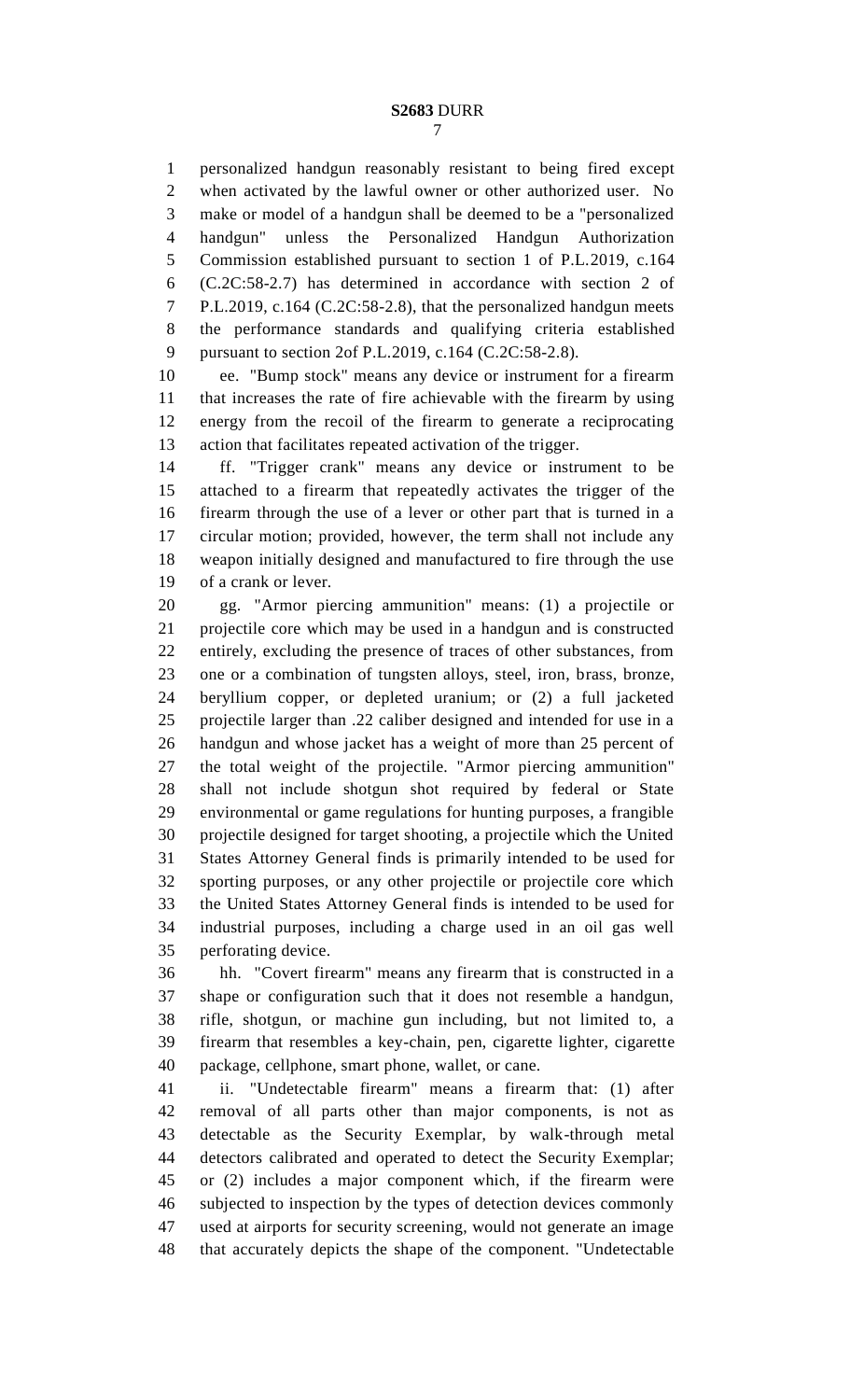firearm" shall not be construed to include a firearm subject to the provisions of paragraphs (3) through (6) of subsection (p) of 18 U.S.C. s.922. jj. "Major component" means the slide or cylinder or the frame or receiver of a firearm and, in the case of a rifle or shotgun, also includes the barrel. kk. "Security Exemplar" means the Security Exemplar fabricated in accordance with subparagraph (C) of paragraph (2) of subsection (p) of 18 U.S.C. s.922. ll."Authorized user" means the lawful owner of a personalized handgun or a person to whom the owner has given consent to use the personalized handgun. (cf: P.L.2019, c.164, s.6) 2. N.J.S.2C:39-3 is amended to read as follows: 2C:39-3. Prohibited Weapons and Devices. a. Destructive devices. Any person who knowingly has in his possession any destructive device is guilty of a crime of the third degree. b. Sawed-off shotguns. Any person who knowingly has in his possession any sawed-off shotgun is guilty of a crime of the third degree. c. Silencers. Any person who knowingly has in his possession any firearm silencer is guilty of a crime of the fourth degree. d. Defaced firearms. Any person who knowingly has in his possession any firearm which has been defaced, except an antique firearm or an antique handgun, is guilty of a crime of the fourth degree. e. Certain weapons. Any person who knowingly has in his possession any gravity knife, switchblade knife, dagger, dirk, stiletto, billy, blackjack, metal knuckle, sandclub, slingshot, cestus or similar leather band studded with metal filings or razor blades imbedded in wood, ballistic knife, without any explainable lawful purpose, is guilty of a crime of the fourth degree. f. Dum-dum or armor piercing ammunition. (1) Any person, other than a law enforcement officer or persons engaged in activities pursuant to subsection f. of N.J.S.2C:39-6, who knowingly has in his possession any hollow nose or dum-dum bullet, or (2) any person, other than a collector of firearms or ammunition as curios or relics as defined in Title 18, United States Code, section 921 (a) (13) and has in his possession a valid Collector of Curios and Relics License issued by the Bureau of Alcohol, Tobacco, Firearms, and Explosives, who knowingly has in his possession any armor piercing ammunition as defined in subsection gg. of N.J.S.2C:39-1 is guilty of a crime of the fourth degree. For purposes of this section, a collector may possess not more than three examples of each distinctive variation of the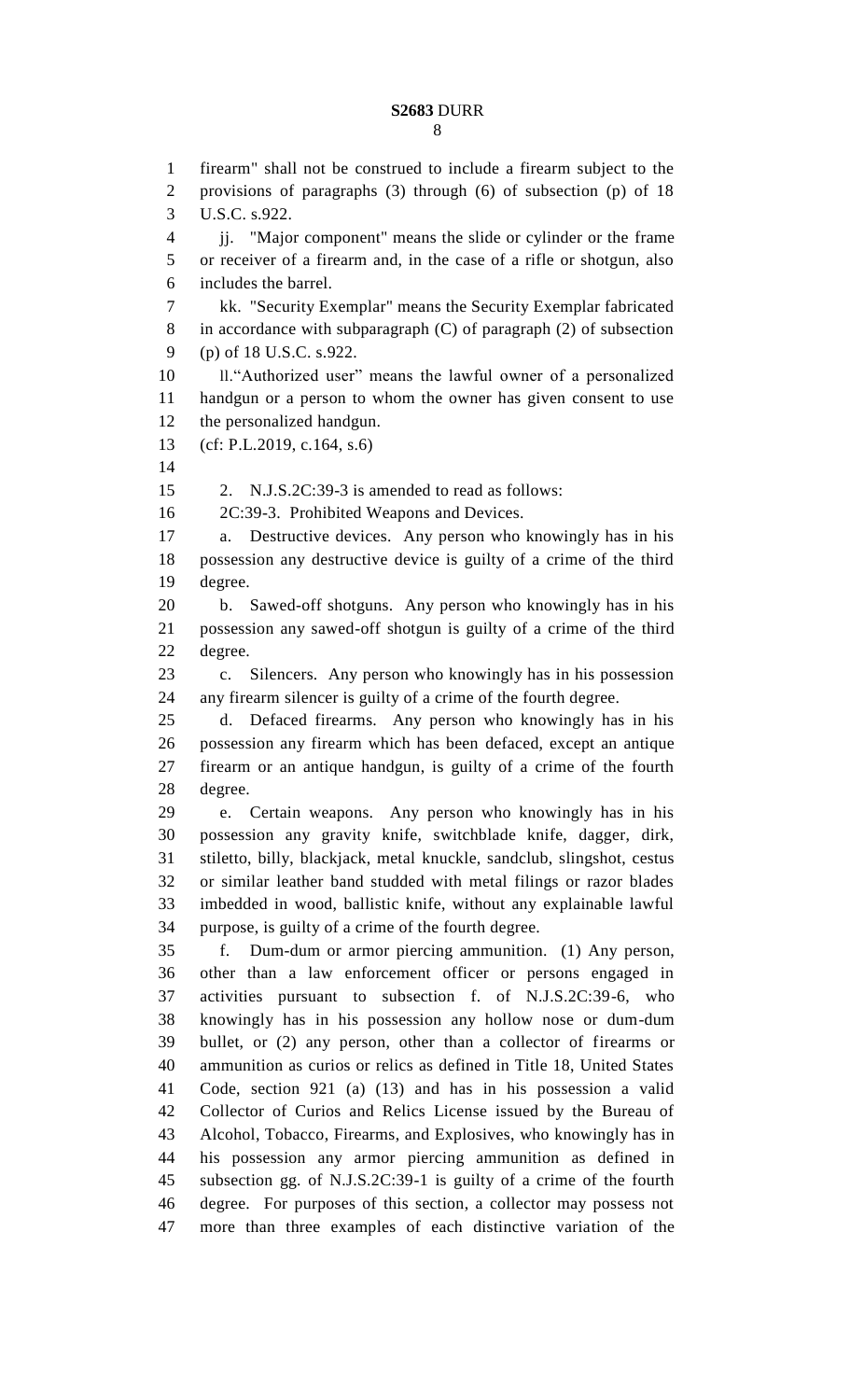ammunition described above. A distinctive variation includes a different head stamp, composition, design, or color.

 g. Exceptions. (1) Nothing in subsection a., b., c., d., e., f., j. or k. of this section shall apply to any member of the Armed Forces of the United States or the National Guard, or except as otherwise provided, to any law enforcement officer while actually on duty or traveling to or from an authorized place of duty, provided that his possession of the prohibited weapon or device has been duly authorized under the applicable laws, regulations or military or law enforcement orders.

 Nothing in subsection h. of this section shall apply to any law enforcement officer who is exempted from the provisions of that subsection by the Attorney General. Nothing in this section shall apply to the possession of any weapon or device by a law enforcement officer who has confiscated, seized or otherwise taken possession of said weapon or device as evidence of the commission of a crime or because he believed it to be possessed illegally by the person from whom it was taken, provided that said law enforcement officer promptly notifies his superiors of his possession of such prohibited weapon or device.

 (2) a. Nothing in subsection f. (1) shall be construed to prevent a person from keeping such ammunition at his dwelling, premises or other land owned or possessed by him, or from carrying such ammunition from the place of purchase to said dwelling or land, nor shall subsection f. (1) be construed to prevent any licensed retail or wholesale firearms dealer from possessing such ammunition at its licensed premises, provided that the seller of any such ammunition shall maintain a record of the name, age and place of residence of any purchaser who is not a licensed dealer, together with the date of sale and quantity of ammunition sold.

 b. Nothing in subsection f.(1) shall be construed to prevent a designated employee or designated licensed agent for a nuclear power plant under the license of the Nuclear Regulatory Commission from possessing hollow nose ammunition while in the actual performance of his official duties, if the federal licensee certifies that the designated employee or designated licensed agent is assigned to perform site protection, guard, armed response or armed escort duties and is appropriately trained and qualified, as prescribed by federal regulation, to perform those duties.

 (3) Nothing in paragraph (2) of subsection f. or in subsection j. shall be construed to prevent any licensed retail or wholesale firearms dealer from possessing that ammunition or large capacity ammunition magazine at its licensed premises for sale or disposition to another licensed dealer, the Armed Forces of the United States or the National Guard, or to a law enforcement agency, provided that the seller maintains a record of any sale or disposition to a law enforcement agency. The record shall include the name of the purchasing agency, together with written authorization of the chief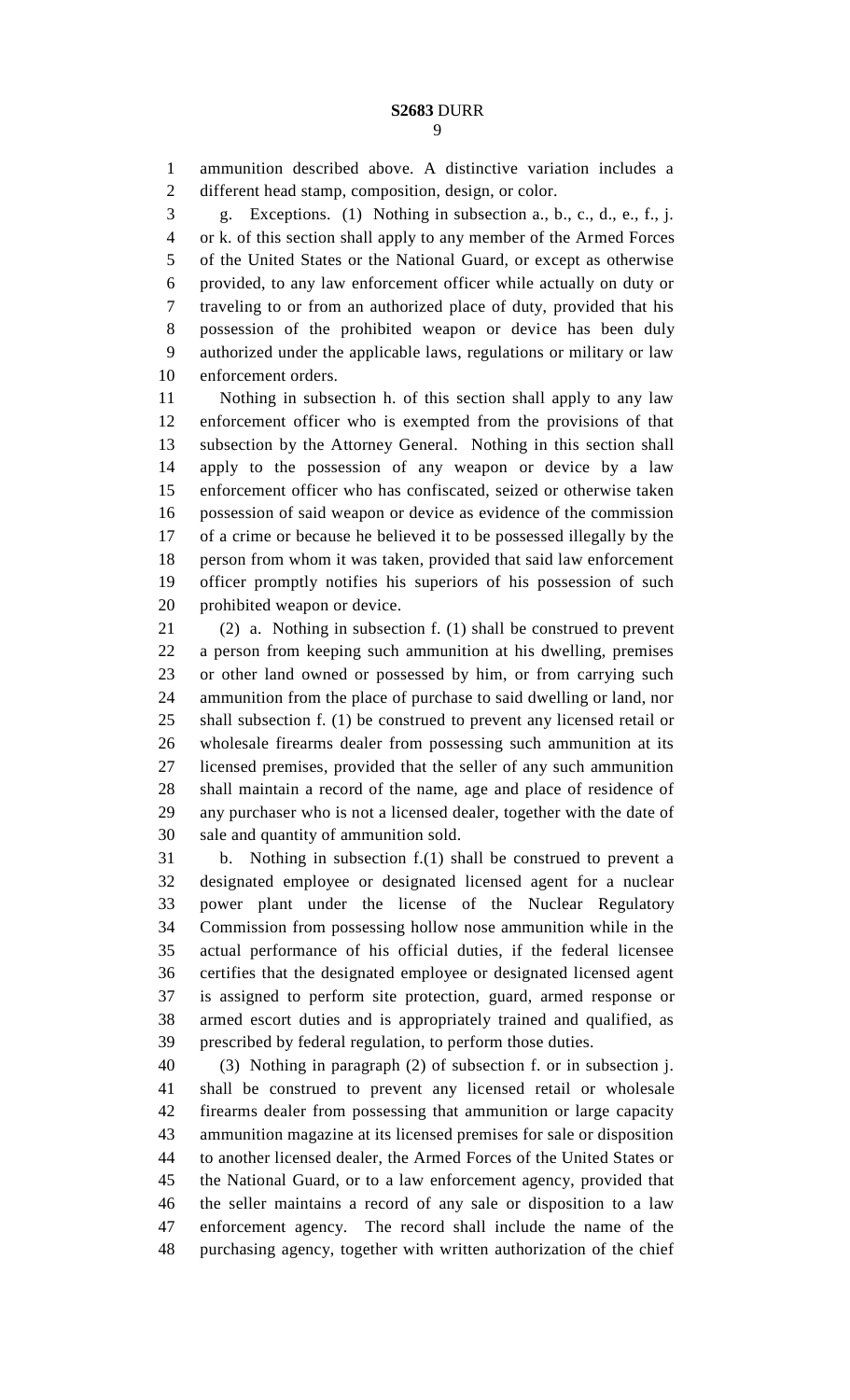of police or highest ranking official of the agency, the name and rank of the purchasing law enforcement officer, if applicable, and the date, time and amount of ammunition sold or otherwise disposed. A copy of this record shall be forwarded by the seller to the Superintendent of the Division of State Police within 48 hours of the sale or disposition.

 (4) Nothing in subsection a. of this section shall be construed to apply to antique cannons as exempted in subsection d. of N.J.S.2C:39-6.

 (5) Nothing in subsection c. of this section shall be construed to apply to any person who is specifically identified in a special deer management permit issued by the Division of Fish and Wildlife to utilize a firearm silencer as part of an alternative deer control method implemented in accordance with a special deer management permit issued pursuant to section 4 of P.L.2000, c.46 (C.23:4-42.6), while the person is in the actual performance of the permitted alternative deer control method and while going to and from the place where the permitted alternative deer control method is being utilized. This exception shall not, however, otherwise apply to any person to authorize the purchase or possession of a firearm silencer. h. Stun guns. Any person who knowingly has in his possession

any stun gun is guilty of a crime of the fourth degree.

 i. Nothing in subsection e. of this section shall be construed to prevent any guard in the employ of a private security company, who is licensed to carry a firearm, from the possession of a nightstick when in the actual performance of his official duties, provided that he has satisfactorily completed a training course approved by the Police Training Commission in the use of a nightstick.

 j. Any person who knowingly has in his possession a large capacity ammunition magazine is guilty of a crime of the fourth degree unless **[**the person has registered**]**:

 (1) the person has registered an assault firearm pursuant to section 11 of P.L.1990, c.32 (C.2C:58-12) and the magazine is maintained and used in connection with participation in competitive shooting matches sanctioned by the Director of Civilian Marksmanship of the United States Department of the Army; or

 (2) **[**a firearm with a fixed magazine capacity or detachable magazine capable of holding up to 15 rounds pursuant to section 7 of P.L.2018, c.39 (C.2C:39-20)**]** the large capacity ammunition magazine solely is used as a prop for a motion picture, television, or video production pursuant to section 4 of P.L.2018, c.39 (C.2C:39- 18).

 k. Handcuffs. Any person who knowingly has in his possession handcuffs as defined in P.L.1991, c.437 (C.2C:39-9.2), under circumstances not manifestly appropriate for such lawful uses as handcuffs may have, is guilty of a disorderly persons offense. A law enforcement officer shall confiscate handcuffs possessed in violation of the law.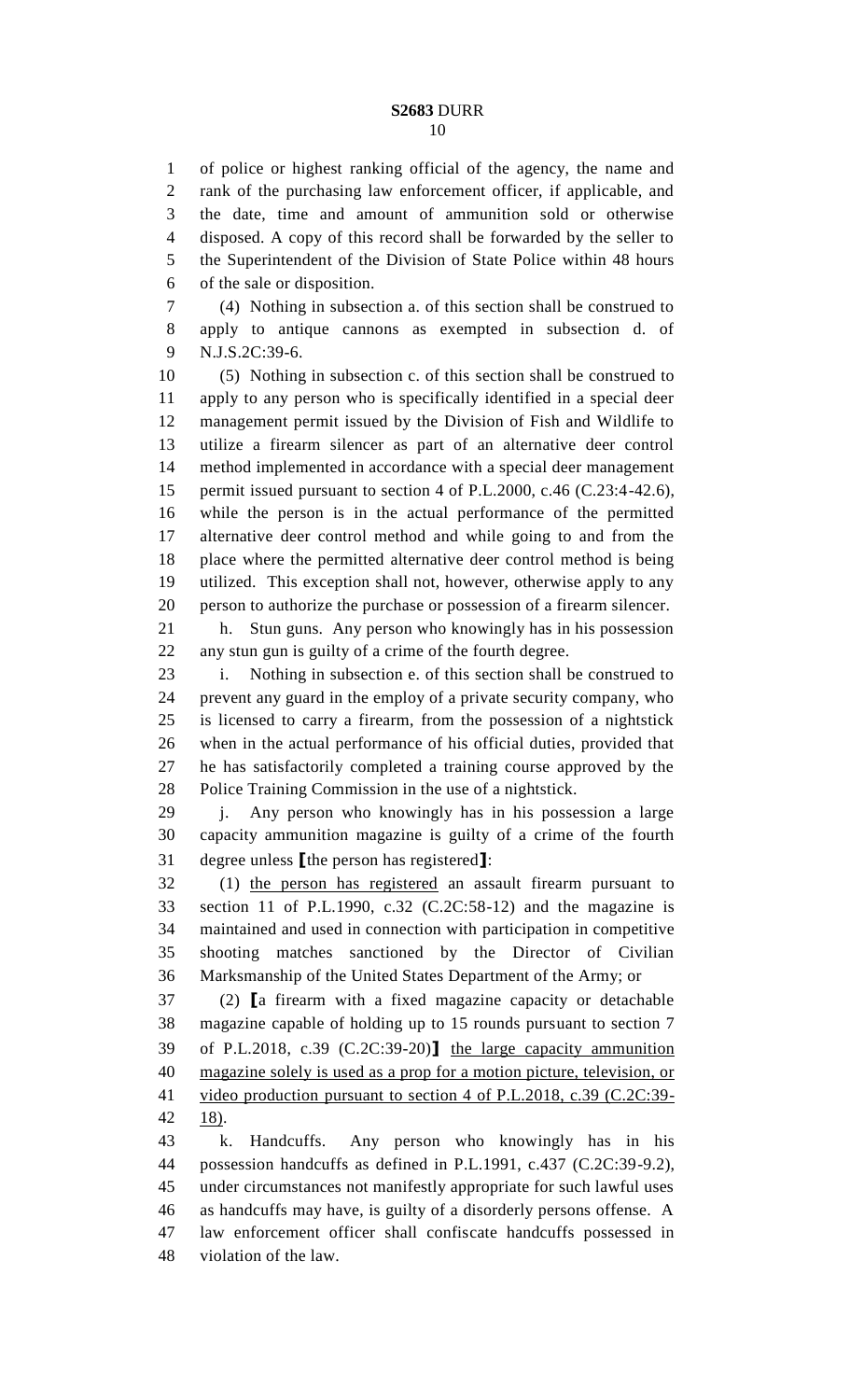1 l. Bump stock or trigger crank. Any person who knowingly possesses a bump stock as defined in subsection ee. of N.J.S.2C:39- 1 or a trigger crank as defined in subsection ff. of N.J.S.2C:39-1, regardless of whether the person is in possession of a firearm, is guilty of a crime of the third degree. Notwithstanding the provisions of N.J.S.2C:1-8 or any other provision of law, a conviction arising out of this subsection shall not merge with a conviction for possessing an assault firearm in violation of subsection f. of N.J.S.2C:39-5 or a machine gun in violation of subsection a. of N.J.S.2C:39-5 and a separate sentence shall be imposed upon each conviction. Notwithstanding the provisions of N.J.S.2C:44-5 or any other provisions of law, the sentence imposed pursuant to this subsection shall be served consecutively to that imposed for unlawfully possessing an assault firearm in violation of subsection f. of N.J.S.2C:39-5. (cf: P.L.2018, c.39, s.2) 3. Section 4 of P.L.2018, c.39 (C.2C:39-18) are amended to read as follows: 4. **[**The provisions of P.L.2018, c.39 (C.2C:39-17 et al.) shall not apply to the**]** In accordance with paragraph (2) of subsection j. 22 of N.J.S.2C:39-3, it shall be lawful for a person to be in possession of a large capacity ammunition magazine solely used as a prop for a motion picture, television, or video production, provided the large capacity ammunition magazine has been reconfigured to fire blank ammunition and remains under the control of a federal firearms license holder. (cf: P.L.2018, c.39, s.4) 4. The following sections are repealed: Section 3 of P.L.2018, c.39 (C.2C:39-17); Section 5 of P.L.2018, c.39 (C.2C:39-19); and Section 7 of P.L.2018, c.39 (C.2C:39-20). 5. This act shall take effect immediately. STATEMENT This bill restores the maximum capacity for ammunition magazines to 15 rounds. Current law, enacted in 2018, lowered the maximum capacity for ammunition magazines from 15 to 10 rounds. This bill restores the maximum to 15 rounds. Specifically, the bill revises the definition of a "large capacity ammunition magazine" to include any box, drum, tube, or other container which is capable of holding more than 15 rounds of ammunition. The bill also provides that a semi-

automatic rifle with a fixed magazine is not considered a prohibited